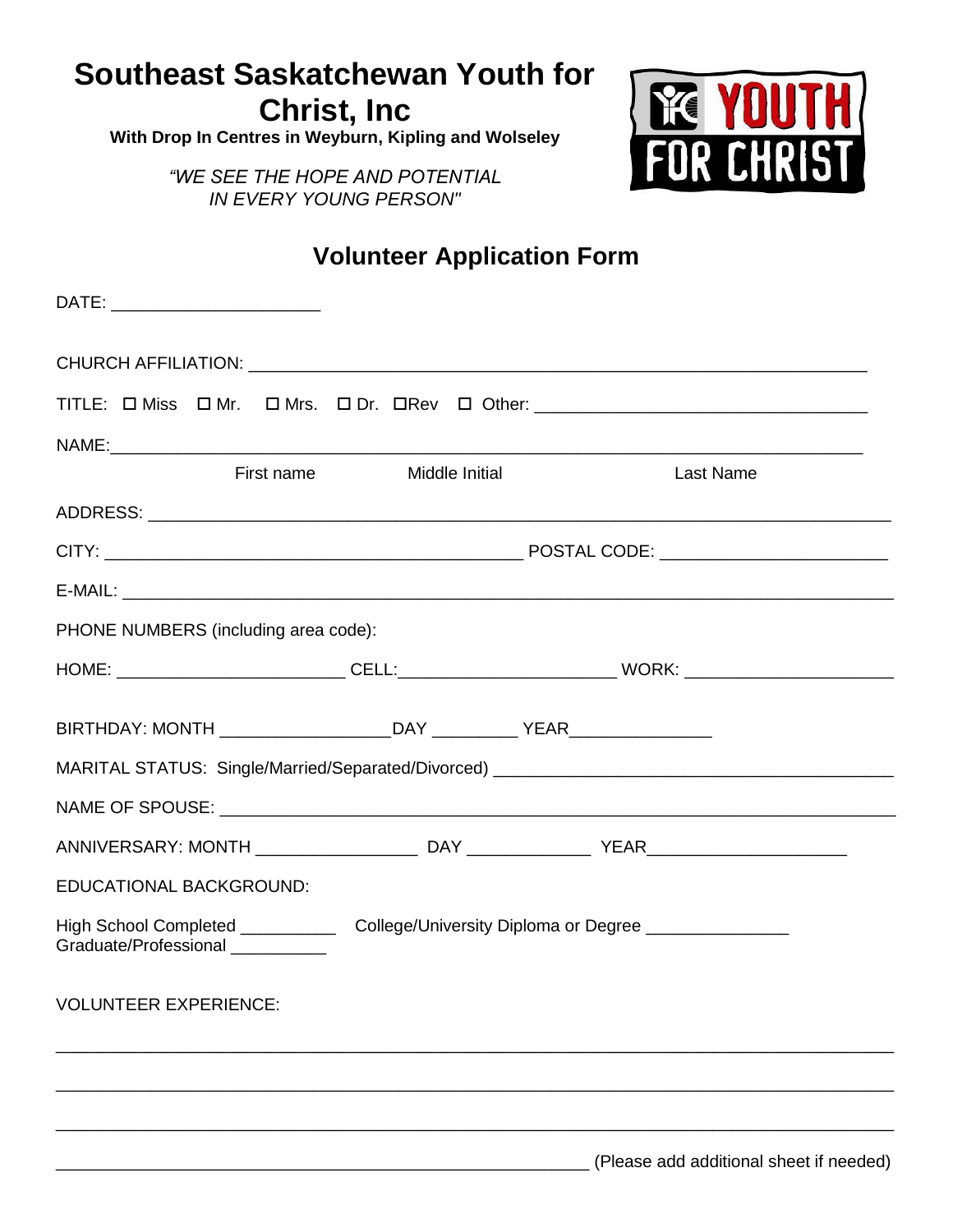ANY ADDITIONAL EXPERIENCE WITH YFC OR YOUTH UNLIMITED THAT WE SHOULD KNOW ABOUT

\_\_\_\_\_\_\_\_\_\_\_\_\_\_\_\_\_\_\_\_\_\_\_\_\_\_\_\_\_\_\_\_\_\_\_\_\_\_\_\_\_\_\_\_\_\_\_\_\_\_\_\_\_\_\_\_\_\_\_\_\_\_\_\_\_\_\_\_\_\_\_\_\_\_\_\_\_\_\_\_\_\_\_\_\_\_\_\_

\_\_\_\_\_\_\_\_\_\_\_\_\_\_\_\_\_\_\_\_\_\_\_\_\_\_\_\_\_\_\_\_\_\_\_\_\_\_\_\_\_\_\_\_\_\_\_\_\_\_\_\_\_\_\_\_\_\_\_\_\_\_\_\_\_\_\_\_\_\_\_\_\_\_\_\_\_\_\_\_\_\_\_\_\_\_\_\_

| (Please add additional sheet if needed) |
|-----------------------------------------|

#### **LAST THREE EMPLOYMENT POSITIONS:**

|                   | <b>Employer #1</b> | <b>Employer #2</b> | <b>Employer #3</b> |
|-------------------|--------------------|--------------------|--------------------|
| <b>Position</b>   |                    |                    |                    |
| <b>Start Date</b> |                    |                    |                    |
| <b>End Date</b>   |                    |                    |                    |
| Type of<br>Work   |                    |                    |                    |

**Along with this Application Form, a Police Records Check will be required.**

 **I have read the complete Volunteers Manual that I received from the Director and agree to adhere to it.**

\_\_\_\_\_\_\_\_\_\_\_\_\_\_\_\_\_\_\_\_\_\_\_\_\_\_\_\_\_\_\_\_\_\_\_\_\_\_\_\_\_\_\_ \_\_\_\_\_\_\_\_\_\_\_\_\_\_\_\_\_\_\_\_\_\_\_\_\_\_

Signature Date Date Contract and Contract and Contract and Contract and Contract and Contract and Contract and Contract and Contract and Contract and Contract and Contract and Contract and Contract and Contract and Contrac